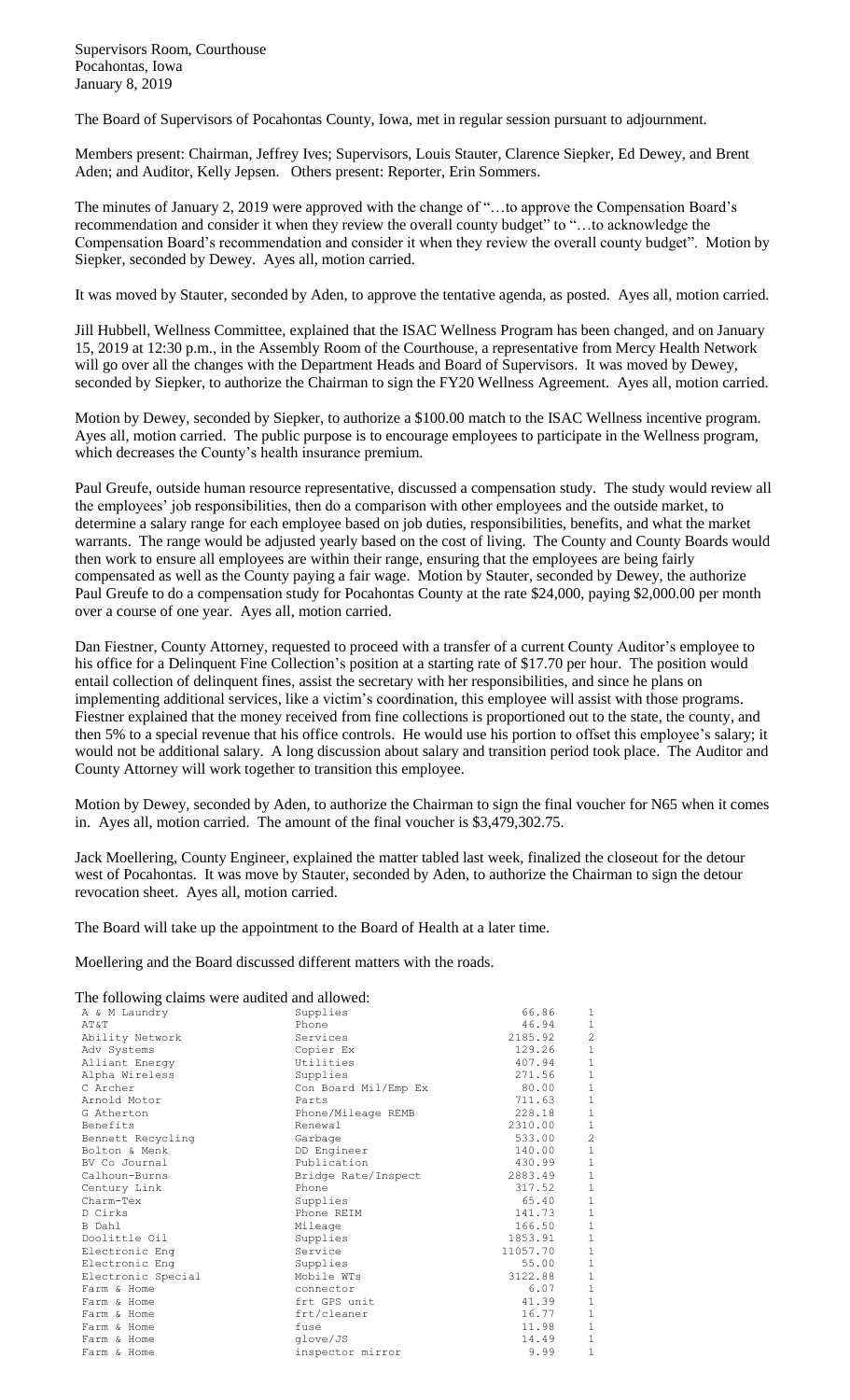| Farm & Home         | primer                    | 61.96     | 1                 |
|---------------------|---------------------------|-----------|-------------------|
| Farm & Home         | safety sweatshirts        | 1631.80   | $\mathbf{1}$      |
| Farm & Home         | seal                      | 7.99      | $\mathbf{1}$      |
| Farm & Home         | swithch                   | 6.99      | 1                 |
| Farm & Home         | toilet seat               | 25.99     | $\mathbf{1}$      |
| Farm & Home         | Supplies                  | 378.02    | $\mathbf{1}$      |
| D Ferquson          | Mileage                   | 216.58    | $\mathbf{1}$      |
| City-Fonda          | Utilities                 | 200.64    | 1                 |
| Force America       | Parts                     | 353.55    | $\mathbf 1$       |
|                     |                           |           | $\mathbf 1$       |
| J Frerk             | REMB                      | 32.00     |                   |
| Galls               | Supplies                  | 159.94    | $\overline{c}$    |
| $GGA-PC$            | Services                  | 2953.79   | 1                 |
| Graves Constr       | Constr Repairs            | 35314.82  | $\mathbf{1}$      |
| City-Havelock       | year/water/Havelock 2019  | 480.00    | 1                 |
| Hannah G Hubbell    | Mileage                   | 11.55     | 1                 |
| HyVee AR            | Jail Meds                 | 46.94     | 1                 |
| IState Truck        | Supplies                  | 202.89    | $\mathbf{1}$      |
| IA DOT              | Services                  | 393.88    | 1                 |
| IA Workforce        | Unemployment Tax          | 159.91    | $\mathbf{1}$      |
| ILEA                | Education                 | 375.00    | 1                 |
| ISU                 | Training                  | 170.00    | $\mathbf{1}$      |
| ISAC                | Training                  | 235.00    | 1                 |
| Jack's Uniform      | Uniforms                  | 123.89    | $\mathbf{1}$      |
| R Jergens           | Expenses                  | 258.15    | $\mathbf{1}$      |
| R Jergens           | Mileage                   | 250.00    | $\mathbf{1}$      |
| Cal Co Implement    | oring/seal/thermostat     | 40.99     | $\mathbf{1}$      |
| Brooke A Krips      | Mileage                   | 413.60    | $\mathbf{1}$      |
|                     |                           | 150.00    | $\mathbf{1}$      |
| Dennis J Krips      | reimb safety shoes        | 2865.34   | $\mathbf{1}$      |
| L-Tron Corporation  | Computers                 |           |                   |
| Laurens Municipal   | utilities/Laurens         | 219.58    | $\mathbf{1}$      |
| Laurens Sun         | Publication               | 694.53    | 1                 |
| George A Luft       | fuel nozzle covers        | 18.00     | 1                 |
| Mail Servcs         | Services                  | 243.41    | 1                 |
| Martin Marietta     | rd stone                  | 31469.96  | 1                 |
| Mediacom            | Monthly Service           | 224.40    | 1                 |
| K Metzger           | Mileage                   | 225.09    | $\mathbf{1}$      |
| Meyer Electric      | Repairs                   | 2913.03   | 1                 |
| MidAmeri Energy     | rural Manson int. lts     | 28.82     | 1                 |
| MidAmeri Energy     | GC/ utilities             | 36.65     | 1                 |
| Midwest Wheel       | Supplies                  | 361.76    | $\mathbf{1}$      |
| MOCIC               | Dues                      | 100.00    | 1                 |
| Napa                | relay                     | 16.58     | $\mathbf{1}$      |
| Nationwide          | Bond                      | 391.00    | 1                 |
| Northland Prod      | Supplies                  | 221.95    | $\mathbf{1}$      |
| NW Comm             | Monthly Service           | 27.95     | 1                 |
| NW Comm             |                           | 2150.40   | $\mathbf{1}$      |
|                     | Telecommunications        | 224.55    | 1                 |
| NW Comm             | Web Hosting               |           |                   |
| Office Elements     | Supplies                  | 544.43    | 3                 |
| Office Systems      | Maintenance               | 42.42     | 1                 |
| Olson Electric      | Repairs                   | 1240.05   | $\overline{1}$    |
| City-Palmer         | Utl/Palmer                | 91.25     | 1                 |
| Philips Lifeline    | Services                  | 732.68    | $\mathbf{1}$      |
| Philips Lifeline    | Supplies                  | 83.15     | 1                 |
| Po Co Aud           | Correction                | 3.13      | 3                 |
| City-Pocahontas     | quonset/elec.             | 25.84     | 1                 |
| City-Pocahontas     | util/shops/Pocahontas     | 762.22    | $\mathbf{1}$      |
| City-Pocahontas     | Utilities                 | 4059.60   | 3                 |
| Poca Fiber          | Telecommunications        | 1573.26   | 18                |
| Polk Co Treas       | Medical Examiner Services | 274.70    | 1                 |
| Professional Dev    | Dues                      | 255.00    | 1                 |
| R & D Body Shop     | Services                  | 350.00    | 1                 |
| Ray's Plumbing      | Service                   | 520.00    | 1                 |
| Record Dem          | Ad                        | 183.75    | $\overline{c}$    |
| Record Dem          | BOS Minutes               | 604.75    | 1                 |
| Record Dem          | Notice                    | 98.78     | 1                 |
| Record Dem          | Publication               | 737.50    | $\mathbf{1}$      |
| Region V HAZMAT     | Hazmat contribution       | 2284.38   | 1                 |
| S Richardson        | Expenses                  | 4.89      | 1                 |
| Genesis             | Services                  | 43.50     | $\mathbf{1}$      |
| Seiler App          | Repairs                   | 1436.50   | $\mathbf{1}$      |
| C Siepker           | Expenses                  | 1147.16   | $\mathbf 1$       |
| D Stall             | Cell phone                | 75.00     | $\mathbf{1}$      |
| D Stall             | Mileage                   | 190.75    | $\mathbf{1}$      |
|                     |                           |           | $\mathbf{1}$      |
| L Stauter           | Expenses<br>Services      | 1249.21   | $\mathbf{1}$      |
| Stewart Anderson    |                           | 300.00    |                   |
| M Parrott           | Checks                    | 1980.50   | 1<br>$\mathbf{1}$ |
| M Thomas            | Supplies                  | 504.00    |                   |
| Transit Works       | Supplies                  | 45.35     | 1                 |
| Unity Point at Home | Supplies                  | 525.00    | 1                 |
| USPS                | Stamps                    | 300.00    | 2                 |
| USPS                | Envelopes                 | 891.50    | $\overline{c}$    |
| Verizon             | Ipad Charges              | 80.02     | 1                 |
| Verizon             | Phone                     | 40.01     | 1                 |
| Verizon             | Telecommunications        | 652.63    | 2                 |
| Webster Co Sheriff  | Serve Papers              | 33.00     | $\mathbf{1}$      |
| Wex Bank            | Fuel                      | 28.41     | 1                 |
| Windstream          | Telecommunications        | 360.36    | 3                 |
| Woodley Ins         | Insurance                 | 21149.00  | 5                 |
| Woods               | Supplies                  | 71.90     | $\mathbf{1}$      |
| Grand Total         |                           | 159971.55 |                   |
|                     |                           |           |                   |

It was moved by Stauter, seconded by Siepker, to appointment for the following Supervisors to the Committees listed below for 2019. Ayes all, motion carried.

Homeward Housing Committee: Supervisor Aden Iowa Drainage District Association Meeting Voting Delegate: Supervisor Siepker & Ives Safety Committee: Supervisor Dewey

It was move by Dewey, seconded by Aden, to approve the proposal from Benefits, Inc. for FY20 fees for administration services. Ayes all, motion carried.